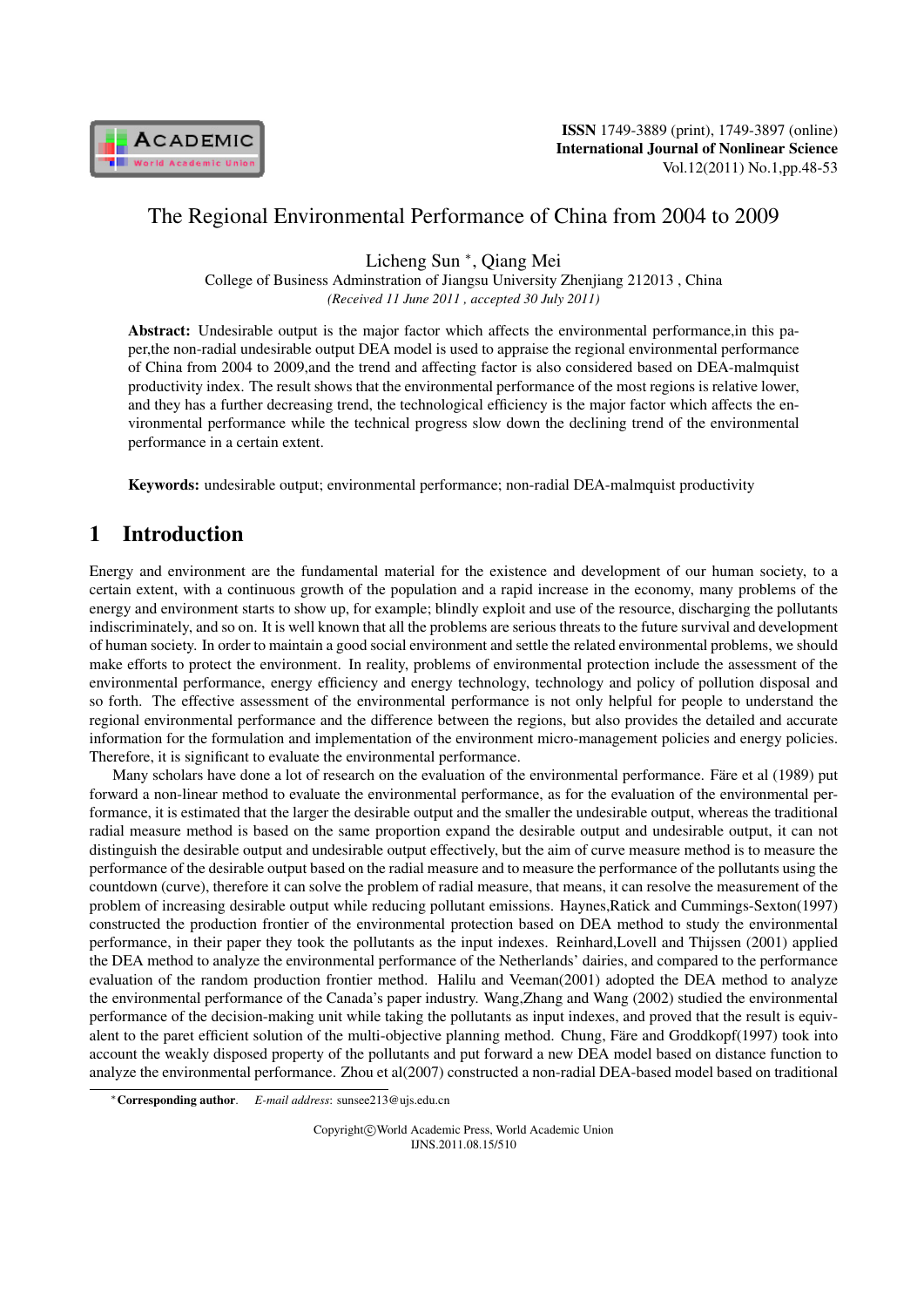DEA method and applied the model to evaluate the environmental performance of the OECD countries, the result shows that the new model has a higher discriminating power than radial ones in environmental performance comparisons etc.

In this paper, the authors take the pollutants as the undesirable output and apply the non-radial DEA model to evaluate the inter-provincial environmental performance of China from 2004 to 2009 based on the previous study, and apply the malmquist productivity index model to study the factors which affect the environmental performance of China dynamically, the aim of this paper is to provide a theoretical basis and practical support for the government to control the regional environmental pollution and implement the corresponding policies of the environment protect. The second part is to summarize methodology, the third part is the result and discussion, conclusions and policy implications is in the last part.

## 2 Methodology

Assuming that there are n decision making units (DMU), and each DMU has m types of input X, s types of the desirable outputs Y and k types of undesirable output U, and  $X_j = (x_{1j}, x_{2j}, \dots, x_{mj})^T > 0, Y_j = (y_{1j}, y_{2j}, \dots, y_{sj})^T >$  $(0, U_j = (u_{1j}, u_{2j}, \dots, y_{kj})^T > 0, x_{ij}$  is the *i*th input of the  $DMU_j, y_{rj}$  is the *r*th desirable outputs of  $DMU_j, u_{rp}$  is the pth undesirable output,  $(j = 1, 2, \dots, n; i = 1, 2 \dots, m; p = 1, 2, \dots, k; r = 1, 2 \dots, s)$ . Assuming that the number of the input and output is following:  $x_0 = x_{j_0}, y_0 = y_{j_0}, k_0 = k_{j_0}, 1 \le j_0 \le n$ , thus, the formula of the non-radial C<sup>2</sup>R model based on input with undesirable output of  $DMU_{j_0}$  is expressed in model (1) (Zhou et al,2007).

$$
D(x_0, y_0, u_0) = \min[\sum_{j=1}^J a_j \theta_{bj} - \varepsilon (\sum_{i=1}^m s_i^+ + \sum_{r=1}^s s_r^+ )]
$$
  
s.t.  $\sum_{j=1}^n \lambda_j x_{ij} + s_i^- = x_{ij_0}, i = 1, 2, \dots, m;$   

$$
\sum_{j=1}^n \lambda_j y_{rj} - s_i^+ = y_{rj_0}, r = 1, 2 \dots s;
$$
  

$$
\sum_{j=1}^n \lambda_j u_{pj} - s_r^+ = \theta_j u_{pj_0}, p = 1, 2 \dots k;
$$
  

$$
\lambda_j \ge 0, j = 1, 2, \dots n s_i^+ \ge 0, s_r^+ \ge 0.
$$

However, the inter-period dynamic changes of the environmental performance is not only related to the change of the technological efficiency but also related to the change of technological progress of the corresponding environment control, thus it should combine the model (1) with malmquist productivity index to study the affecting factor and the dynamic change of the environmental performance. From the theory of fisher ideal index, Caves, Christensen and Diewert(1982) constructed malmquist productivity index from t to  $t + 1$ , the formula is expressed in model  $(1)$ .

$$
M_{j,t+1}(x_j^t, y_j^t, u_j^t, x_j^{t+1}, y_j^{t+1}, u_j^{t+1}) = \n\frac{D_j^{t+1}(x_j^{t+1}, y_j^{t+1}, u_j^{t+1})}{D_i^t(x_j^t, y_j^t, u_j^t)} \n\begin{bmatrix}\n\frac{D_j^t(x_j^{t+1}, y_j^{t+1}, u_j^{t+1})}{D_j^{t+1}(x_j^{t+1}, y_j^{t+1}, u_j^{t+1})} \frac{D_j^t(x_j^t, y_j^t, u_j^t)}{D_j^{t+1}(x_j^t, y_j^t, u_j^t)}\n\end{bmatrix}^{1/2} \n\tag{1}
$$

From model  $(1)$ , it is shown that the model $(1)$  can be decomposed into two parts, the formula is following:

$$
TEC_j^{t+1} = \frac{D_j^{t+1}(x_j^{t+1}, y_j^{t+1}, u_j^{t+1})}{D_j^t(x_j^t, y_j^t, u_j^t)}
$$
(2)

$$
FS_j^{t+1} = \left[ \frac{D_j^t(x_j^{t+1}, y_j^{t+1}, u_j^{t+1})}{D_j^{t+1}(x_j^{t+1}, y_j^{t+1}, u_j^{t+1})} \frac{D_j^t(x_j^t, y_j^t, u_j^t)}{D_j^{t+1}(x_j^t, y_j^t, u_j^t)} \right]^{1/2}
$$
(3)

The TEC stands for the technological efficiency change of the environmental performance during the period from t to t +1, and FS signifies the technological progress change of the environmental performance during the period from t to t +1, it reflects the progress in the production and management mainly, the  $M_i$  reflects the inter-period dynamic changes of the environmental performance.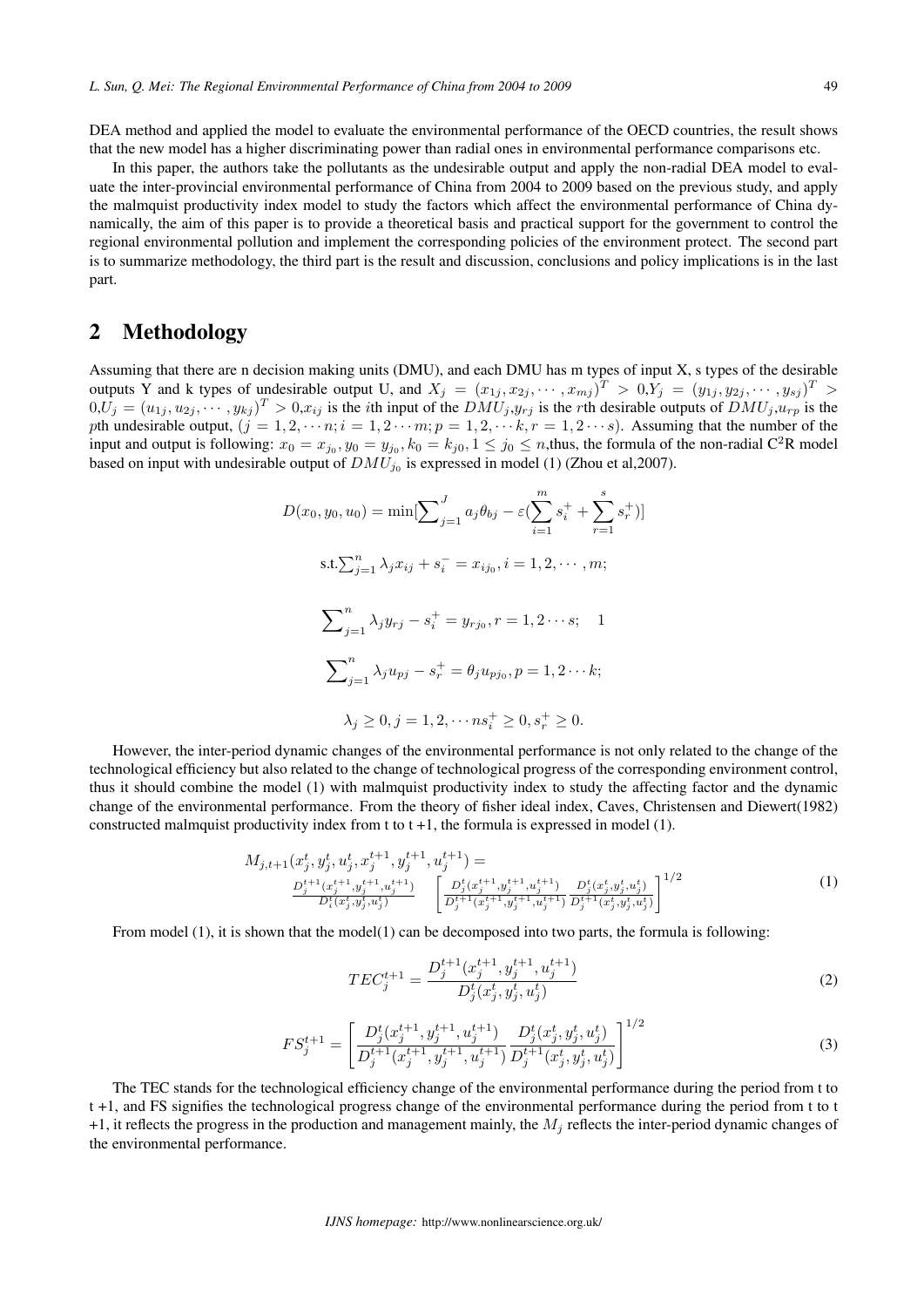### 3 Results and discussion

### 3.1 Data and indicators

During the previous study, scholars usually adopt a number of integrated indicators to evaluate the environmental performance, such as: the total energy / GDP, CO emissions / GDP, CO<sup>2</sup> emissions / GDP, SO<sup>2</sup>/GDP, etc. Because the DEA method is based on the theory of the input-output, the result will be a comprehensive index, thus it should consider all the relevant factors affecting the environment when using the DEA model to calculate the environmental performance, such as: Zaim and Tahkin (2000a,2000b), Zofil and Prieto (2001), Ramanathan,R.(2005), Zhou,Ang and Poh (2006) , Zhou et al(2007) etc.

In order to obtain the environmental performance of all the region of China, this paper selects the total energy consumption and the total population as input indicators, and the desirable output indicator is the total GDP, the undesirable output indicators are the total industrial waste gas emissions, the total industrial wastewater discharge and the total output industrial solid waste. All the number of the above indicators is during the period from 2004 to 2009, all the them are mainly from "China Statistical Yearbook 2010" and "China Energy Statistical Yearbook 2010.". Because the socioeconomic system of the Tibet is differed from other regions, this paper does not contain the Tibet.

#### 3.2 Empirical result

The value of table 1 and 2 is obtained by using LINGO8.0 software based on the above model and related indicators. As can be seen from Table 1, the average environmental performance value of Beijing and Shanghai is located on the production frontier from 2004 to 2009, it indicates that compare to other regions these two regions have better quality of their environment, and they have certain advantage in their environmental management, clean technology and the corresponding environmental policies, also these two cities can control the emission level of the pollutants reasonably. The following province is Guangdong and Hainan, the average value is 0.99 and 0.90 respectively, and the average value of Guangdong is 0.92 in 2009, it illustrates that the environmental quality of Guangdong Province in 2009 is declined compared with the previous years, the main reason is that the increase in Guangdong province's total energy consumption is relatively fast in 2009, the increase is amount to 13.70%, while the corresponding increase of the desirable output GDP is lowest in the selected period. It means that the environmental performance of Guangdong province is not only failed to improve but also a certain degree of decline in 2009, and the level of environmental performance does not change in the other years. As for Hainan province, the level of environmental performance is located on the production frontier before 2007, but there was a more obvious downward trend in 2008 and 2009, the values are 0.66 and 0.71, therefore the relevant government should pay more attention to this phenomenon. There are four areas, the environmental performance value of which is larger than 0.60 and smaller than 0.90, namely, Jiangsu, Fujian, Zhejiang and Tianjin, it indicates that the environmental performance of the four areas is at a medium level, and there are some room for improvement on the corresponding ability of the environment control, the corresponding energy technology and environmental policy, from a regional point of view over these areas are the eastern region. As for the areas where the environmental performance is smaller than 0.60, generally, they belong to the central and western regions, the worst areas of them is Shanxi Province, the annual average value is 0.18, from the raw data we can see that the total energy consumed by Shanxi Province ranks the fifth of all the regions in 2009, and its industrial wasting water, industrial emissions and industrial solid wasting emissions is larger than the average emissions of all the provinces, while the corresponding desirable output is smaller than the average value of all the regions, such as: Guangxi, Guizhou and other areas, we can see that the environmental governance capacity of these areas is relatively poorer and their energy technology is also in a relatively lower state, in a certain sense, it means that there are some problem in their corresponding environmental policies and the specific implementation of the policies, therefore it is the time for them to

strength their environmental control ability to improve their environmental performance. Table 2 is the mean value of the intertemporal dynamic regional environmental performance index from 2005 to 2009, it can be seen from table 2 that the malmquist index of the six regions is larger than 1, the six regions which are Beijing, Jiangsu, Guangdong, Hainan, Gansu and Ningxia. It means that the environmental performance of the six areas are changing to the good direction from the overall trend of the dynamic changes, and the malmquist index values of Ningxia and Gansu is 1.16 and 1.00 respectively, it indicates that the overall environmental performance of the two areas is improved during the study period. From the views of the major

affecting factor, it is clear to see that the improvement of the environmental performance is caused by the improvement of the technological efficiency, but the corresponding environmental management technology and energy technology of the two areas doesn't get upgrade effectively, because the technological efficiency index of the two areas are 1.30 and 1.20 respectively, both of them are greater than 1 and the technological progress index of them are 0.87 and 0.91 respectively,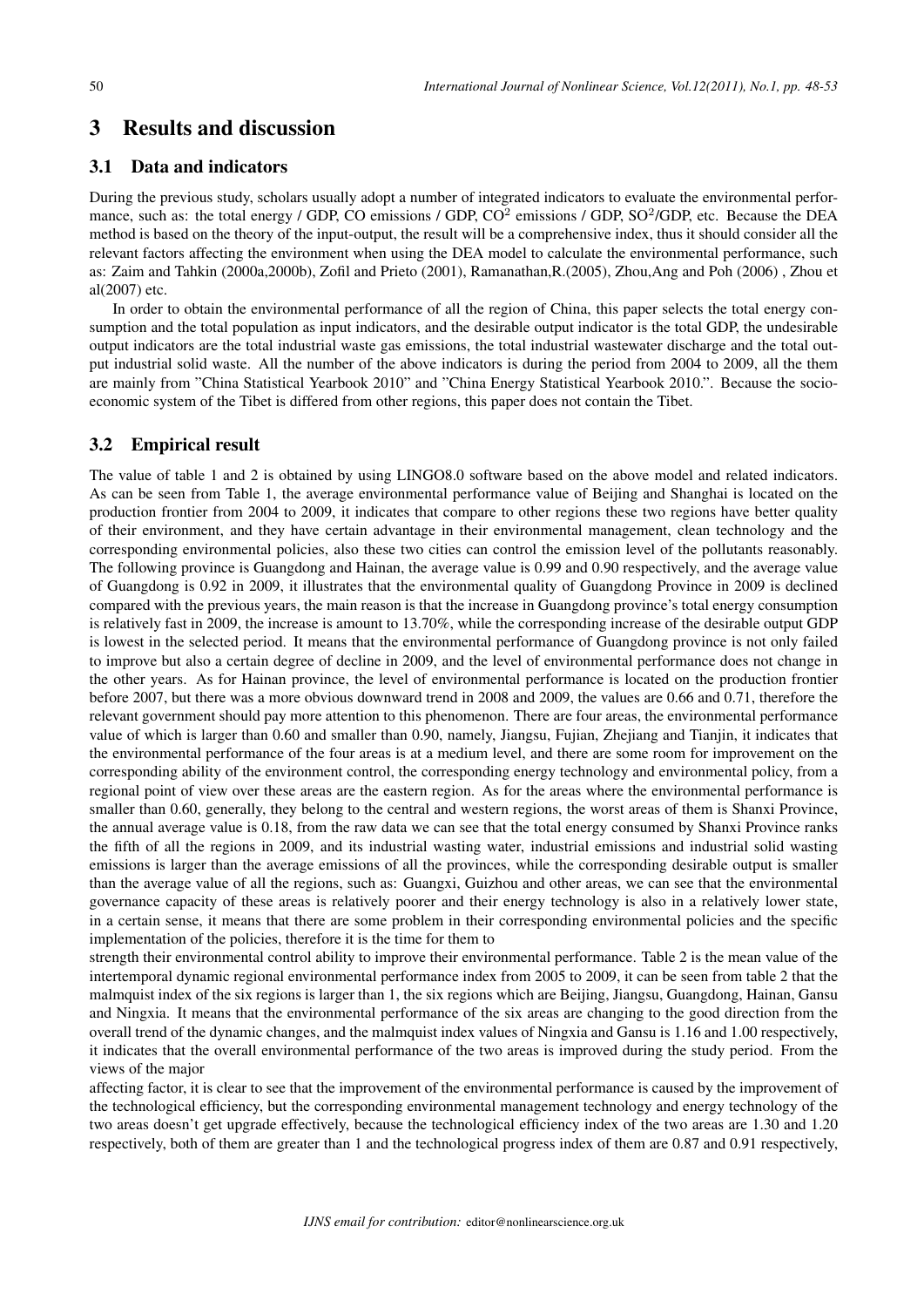| Table 1. Table1 2004 *2007 Static regional environmental performance |      |      |      |      |      |      |      |                |      |      |      |      |      |      |         |
|----------------------------------------------------------------------|------|------|------|------|------|------|------|----------------|------|------|------|------|------|------|---------|
| Region                                                               | 2004 | 2005 | 2006 | 2007 | 2008 | 2009 |      | average Region | 2004 | 2005 | 2006 | 2007 | 2008 | 2009 | average |
| Beijing                                                              | 1.00 | 1.00 | 1.00 | 1.00 | 1.00 | 1.00 | 1.00 | Henan          | 0.44 | 0.43 | 0.40 | 0.41 | 0.26 | 0.27 | 0.37    |
| Tianjin                                                              | 0.83 | 0.69 | 0.70 | 0.76 | 0.41 | 0.41 | 0.63 | Hubei          | 0.51 | 0.51 | 0.47 | 0.43 | 0.26 | 0.26 | 0.41    |
| Hebei                                                                | 0.37 | 0.32 | 0.28 | 0.21 | 0.14 | 0.13 | 0.24 | Hunan          | 0.53 | 0.55 | 0.47 | 0.47 | 0.33 | 0.39 | 0.46    |
| Shanxi                                                               | 0.25 | 0.21 | 0.17 | 0.17 | 0.14 | 0.11 | 0.18 | Guangdong      | 1.00 | 1.00 | 1.00 | 1.00 | 1.00 | 0.92 | 0.99    |
| Neimenggu                                                            | 0.37 | 0.29 | 0.24 | 0.22 | 0.18 | 0.15 | 0.24 | Guangxi        | 0.26 | 0.27 | 0.23 | 0.20 | 0.17 | 0.19 | 0.22    |
| Liaoning                                                             | 0.36 | 0.34 | 0.28 | 0.28 | 0.15 | 0.14 | 0.26 | Hainan         | 1.00 | 1.00 | 1.00 | 1.00 | 0.66 | 0.71 | 0.90    |
| Jilin                                                                | 0.46 | 0.46 | 0.43 | 0.40 | 0.26 | 0.29 | 0.38 | Chongqing      | 0.44 | 0.46 | 0.43 | 0.39 | 0.27 | 0.23 | 0.37    |
| Hilongjiang                                                          | 0.55 | 0.54 | 0.51 | 0.55 | 0.35 | 0.35 | 0.48 | Sichuang       | 0.42 | 0.39 | 0.38 | 0.38 | 0.25 | 0.25 | 0.35    |
| Shanghai                                                             | 1.00 | 1.00 | 1.00 | 1.00 | 1.00 | 1.00 | 1.00 | Guizhou        | 0.29 | 0.27 | 0.23 | 0.22 | 0.19 | 0.14 | 0.22    |
| Jiangsu                                                              | 0.60 | 1.00 | 1.00 | 1.00 | 0.38 | 0.37 | 0.73 | Yunnan         | 0.44 | 0.38 | 0.32 | 0.29 | 0.21 | 0.20 | 0.31    |
| Zhejiang                                                             | 0.82 | 0.77 | 0.78 | 0.82 | 0.54 | 0.53 | 0.71 | Shanxi         | 0.46 | 0.38 | 0.34 | 0.81 | 0.22 | 0.26 | 0.41    |
| Anhui                                                                | 0.44 | 0.43 | 0.39 | 0.40 | 0.25 | 0.24 | 0.36 | Gansu          | 0.34 | 0.23 | 0.23 | 0.68 | 0.18 | 0.20 | 0.31    |
| Fujian                                                               | 1.00 | 1.00 | 0.86 | 0.87 | 0.31 | 0.34 | 0.73 | Qinghai        | 0.4  | 0.41 | 0.35 | 0.62 | 0.16 | 0.14 | 0.35    |
| Jiangxi                                                              | 0.50 | 0.47 | 0.38 | 0.39 | 0.24 | 0.24 | 0.37 | Ningxia        | 0.21 | 0.19 | 0.17 | 0.58 | 0.10 | 0.11 | 0.23    |
| Shandong                                                             | 0.57 | 0.58 | 0.53 | 0.50 | 0.32 | 0.33 | 0.47 | Xinjiang       | 0.61 | 0.55 | 0.49 | 0.46 | 0.30 | 0.29 | 0.45    |

Table 1: Table1 2004*∼*2009 Static regional environmental performance

smaller than 1. The malmqust index values of Beijing and Jiangsu are 1.04 and 1.10, and the technical efficiency index of the two regions both are 1, however the technological progress change of them are more than 1, 1.04 and 1.07 respectively, it indicates that there is an increasing trend in the environmental performance of Beijing and Jiangsu, it is obvious that the technological progress is the major reason which leads the improvement of their environmental performance. The malmqust index values of Guangdong and Hainan is also larger than 1, but the affecting factor is differ from Beijing and Jiangsu greatly, because their technical progress is larger than 1 and technical efficiency is small than 1, it shows that the

| Region      | <b>TEC</b> | <b>FS</b> | Malmquist | Region    | <b>TEC</b> | <b>FS</b> | Malmquist |
|-------------|------------|-----------|-----------|-----------|------------|-----------|-----------|
|             |            |           | index     |           |            |           | index     |
| Beijing     | 1.00       | 1.04      | 1.04      | Henan     | 0.92       | 1.00      | 0.92      |
| Tianjin     | 0.89       | 1.05      | 0.94      | Hubei     | 0.89       | 1.01      | 0.89      |
| Hebei       | 0.82       | 1.01      | 0.82      | Hunan     | 0.96       | 0.99      | 0.94      |
| Shanxi      | 0.85       | 0.99      | 0.84      | Guangdong | 0.98       | 1.08      | 1.07      |
| Neimenggu   | 0.84       | 1.00      | 0.84      | Guangxi   | 0.95       | 0.99      | 0.93      |
| Liaoning    | 0.85       | 1.00      | 0.85      | Hainan    | 0.95       | 1.08      | 1.02      |
| Jilin       | 0.93       | 1.01      | 0.93      | Chongqing | 0.89       | 1.01      | 0.89      |
| Hilongjiang | 0.93       | 1.00      | 0.93      | Sichuang  | 0.91       | 1.01      | 0.92      |
| Shanghai    | 1.00       | 0.92      | 0.92      | Guizhou   | 0.87       | 1.00      | 0.87      |
| Jiangsu     | 1.00       | 1.07      | 1.10      | Yunnan    | 0.86       | 1.00      | 0.86      |
| Zhejiang    | 0.93       | 0.95      | 0.88      | Shanxi    | 1.11       | 0.85      | 0.91      |
| Anhui       | 0.90       | 1.00      | 0.90      | Gansu     | 1.20       | 0.91      | 1.00      |
| Fujian      | 0.86       | 0.98      | 0.86      | Qinghai   | 0.96       | 0.90      | 0.85      |
| Jiangxi     | 0.88       | 1.01      | 0.88      | Ningxia   | 1.30       | 0.87      | 1.16      |
| Shandong    | 0.91       | 1.03      | 0.93      | Xinjiang  | 0.87       | 1.01      | 0.88      |

Table 2: Table2 2005*∼*2009 Mean value of the dynamic regional environmental performance index

technological progress is the major factor which causes the improvement of the overall environmental performance, therefore,it is significantly important for the two regions to strengthen the corresponding technical applying capacity because it is the major method to improve their technical efficiency. The environmental performance of the other 24 areas declined in various degrees, but the range is not large, and most of them are caused by the decline of the technical efficiency while technological progress mitigates the decline in the environmental performance in a certain extent, such as: Tianjin, Hebei, Jilin, Heilongjiang and other areas, thus in order to improve the environmental performance of the areas it is initiative to increase the overall use of the related technologies and improve the ability to absorb the corresponding technologies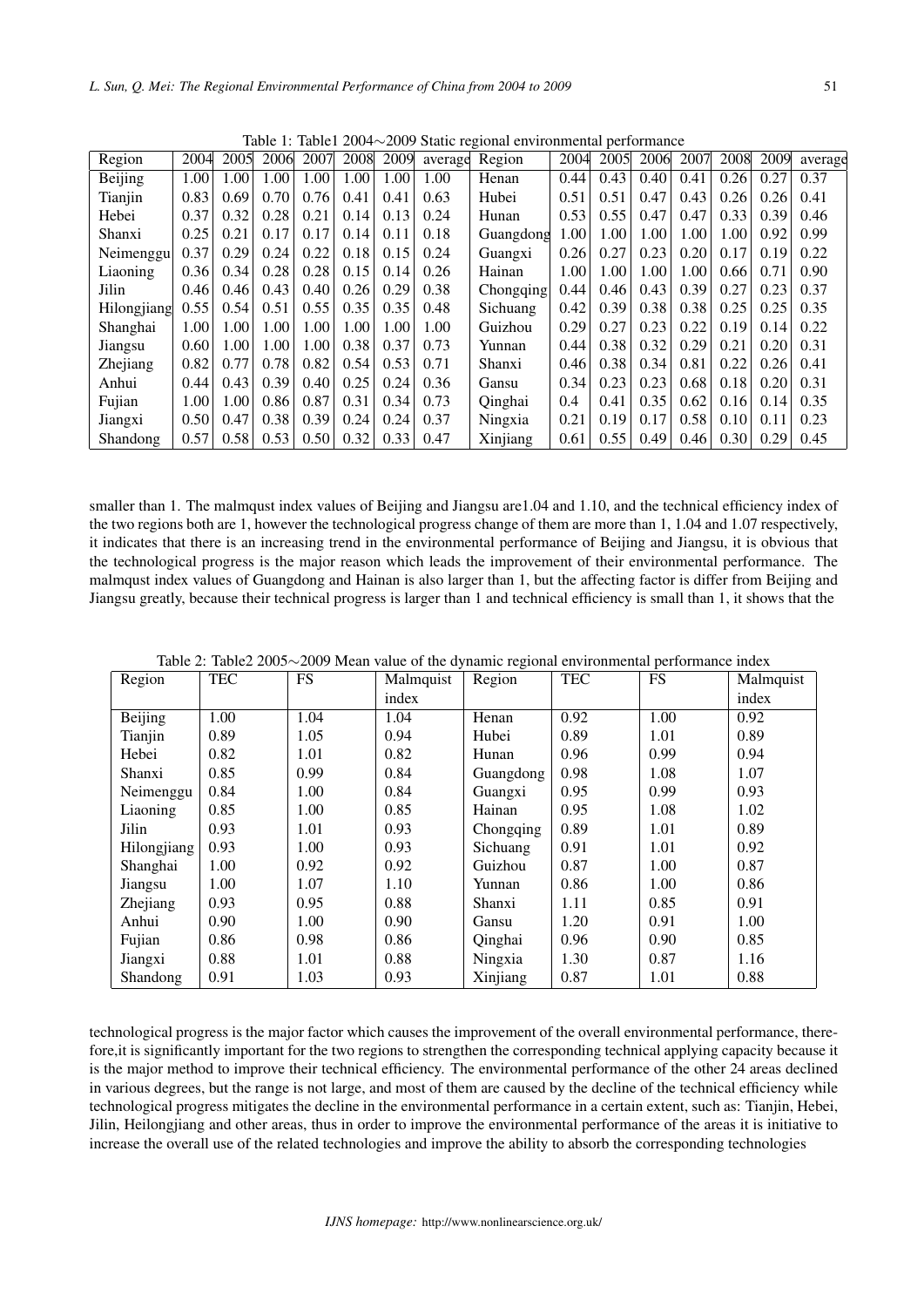### 4 Conclusions and policy implications

According to our empirical analysis, there are three main outcomes: Firstly, the evaluation of the environmental performance with undesirable output is solved effectively by using non-radial DEA model, and it can deal with the problem with desirable output and undesirable output comprehensively, and the conclusion is consistent with the realistic regional characteristics. Secondly, from the result of the environmental performance of the region, we know that the environmental performance of the eastern part is better than the central and western regions; the highest environmental performance is Beijing and Shanghai, while Shanxi's is worst of all the region. Third, from the dynamic trend of the regional environmental performance we know that all the environmental performance of the regions is declined in various degrees except for Beijing, Jiangsu, Guangdong, Hainan, Gansu and Ningxia, but the decreasing range is not large. From the specific affecting factors we know that the decline of the most of the region's environmental performance is caused by the decline of the technological efficiency, while the technological progress smoothes the decreasing trend in a certain extent.

As can be seen from the above conclusions, we should divide the district into four types main function according to their own characteristic, namely: priority development, key development, restricted development and prohibited development. It is the most effective way to improve the environmental performance of the region by closing the program which is high-pollution and endanger. At the same time, in order to eliminate the impact of the low environmental performance, the government of the backward areas should increase the human capital investment, expand the opening to the outside world, enhance the level of industrialization and promote the technical absorbing capacity of the backward areas, and the western region should be continuously strengthened the subsequent advantages and narrow the differences with the developed areas.

### Acknowledgments

The authors gratefully acknowledge the financial support from the National Natural Science Foundation of China (NSFC) (Grant No.:70873058), Humanities and Social Sciences project of Ministry of EducationGrant No.: 05JA910002, The post-doctoral research of Jiangsu province.

## **References**

- [1] D.W.Caves, L.R.Christensen and W.E.Diewert.Multilateral comparisons of output ,input , and productivity using superlative index numbers[J].*The Economic Journal*, 92(2)(1982):73-86.
- [2] Y.H.Chung,R.Fare and S.Groddkopf.Productivity and undesirable outputs: a directional distance function approach[J].*Journal of Environmental Management*,51(12)(1997):229-240.
- [3] A.V.Hailu.Non-parametric productivity analysis with undesirable outputs: an application to the canadian pulp and paper industry[J].*American Journal of Agricultural Economics*,83(8)(2001):605-616.
- [4] R.Fare et al.Multilateral productivity comparisons when some outputs are undesirable:a nonparametric approach[J].*The Review of Economics and Statistics*,71(1)(1989):90-98.
- [5] K.E.Haynes and S.Ratick.Cummings-Sexton,J.Pollution prevention frontiers:a data envelopment simulation, In:Knaup,G.J., Kim,T.J Environmental Program Evaluation:A Primer.[M] Urbana:University of Illinois Press.1997.
- [6] R.Ramanathan.An Analysis of Energy consumption and carbon dioxide Emissions in countries of the middle east and north African[J].*Energy*,30(11)(2005):2831–2842.
- [7] S.Reinhard.C.A.K.Lovell and G..J.Thijssen,.Environmental efficiency with multiple environmentally detrimental variables:estimated with SFA and DEA[J].*European Journal of Operational Research*,121(2)(2001):287-303.
- [8] B.Wang.Q.Zhang, and F.Wang.Analysis on the the effectiveness of enterprise DEA with the Environmental factor[J].*Control and decision-making(China)*,17(1)(2002):24-28.
- [9] O.Zaim and F.Tahkin.Environmental efficiency in carbon dioxide emissions in the OECD:a non-parametric approach[J].*Journal of Environmental Management*,58(1)(2000(a)):95–107.
- [10] O.Zaim and F.A.A.Taskin, Kuznets curve in environmental efficiency: an application on OECD countries[J].*Environmental and Resource Economics*,17(9)(2000(b)):21–36.
- [11] P.Zhou, B.W.Ang and K.L.Poh.Slack-based efficiency measures for modeling environmental Performance'. *Ecological Economics*,60(9)(2006):111-118.
- [12] P.Zhou,et al.A non-radial DEA approach to measuring environmental performance[J].*European Journal of Operational Research*,178(3)(2007):1-9.